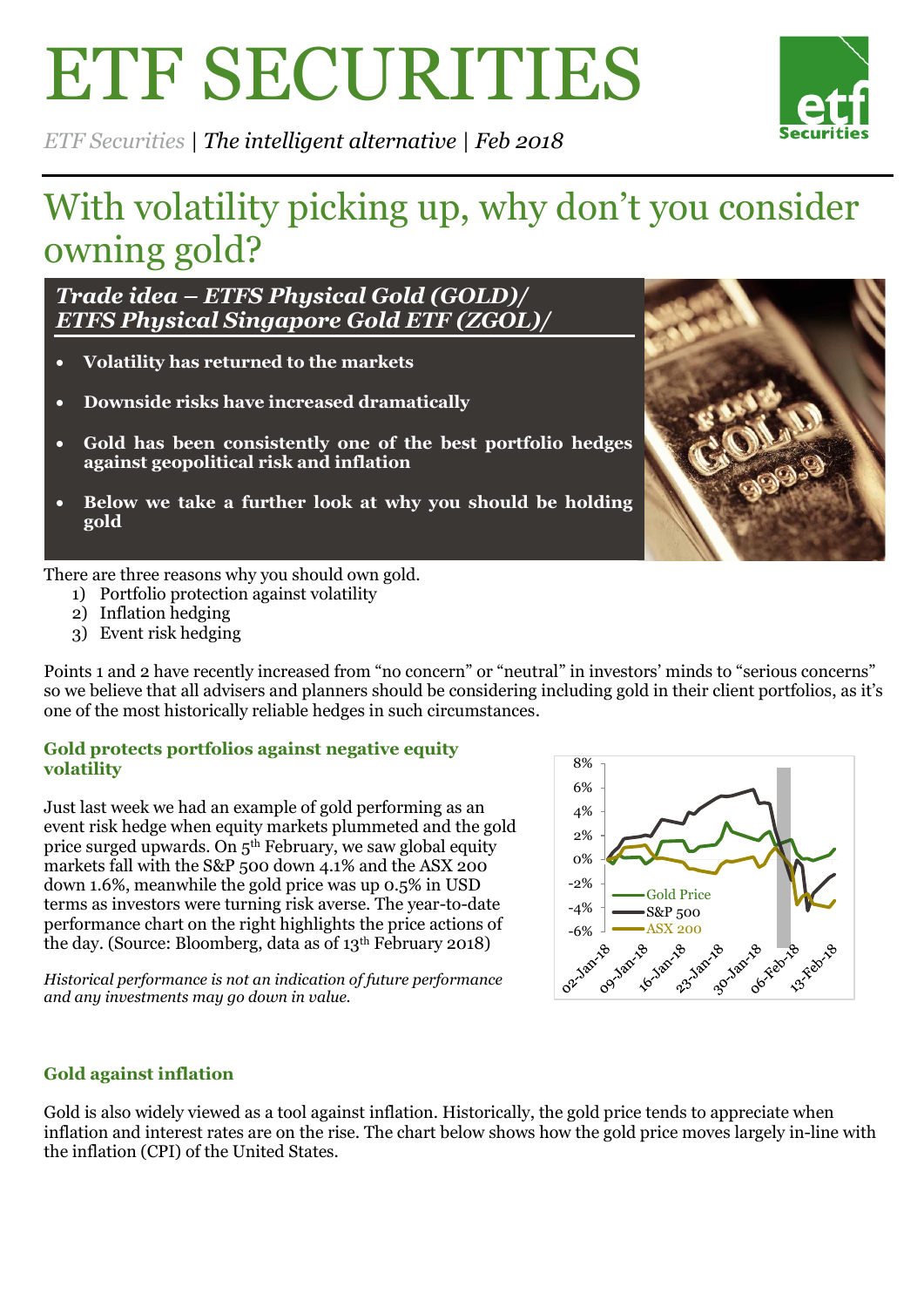

*Source: Bloomberg, ETF Securities as of close 31th December 2018*

## **Event Risk Hedge**

Lastly, although there have been no significant geopolitical events this year so far, it only takes one to roil the markets. As the table below shows, being in gold in nine out of ten of the events below was a positive when held within an investor portfolio.



#### **Summary**

There are three reasons why investors should own gold and two of them have dramatically spiked in terms of relevance. We believe all advisers should at least consider owning gold through this late economic cycle, where the probability of inflation and volatility is heightened.

#### **GET MORE INFORMATION**

To find out more about ETF Securities products, visit www.etfsecurities.com.au

#### **CONTACT ETF Securities**

**Sales and Trading** Phone: +61 2 8937 7245



ETF Securities (Australia) Limited Level 8, 242 Pitt Street Sydney, NSW 2000 Australia

 $t + 61 (2) 8937 7245$ e infoAU@etfsecurities.com w www.etfsecurities.com.au